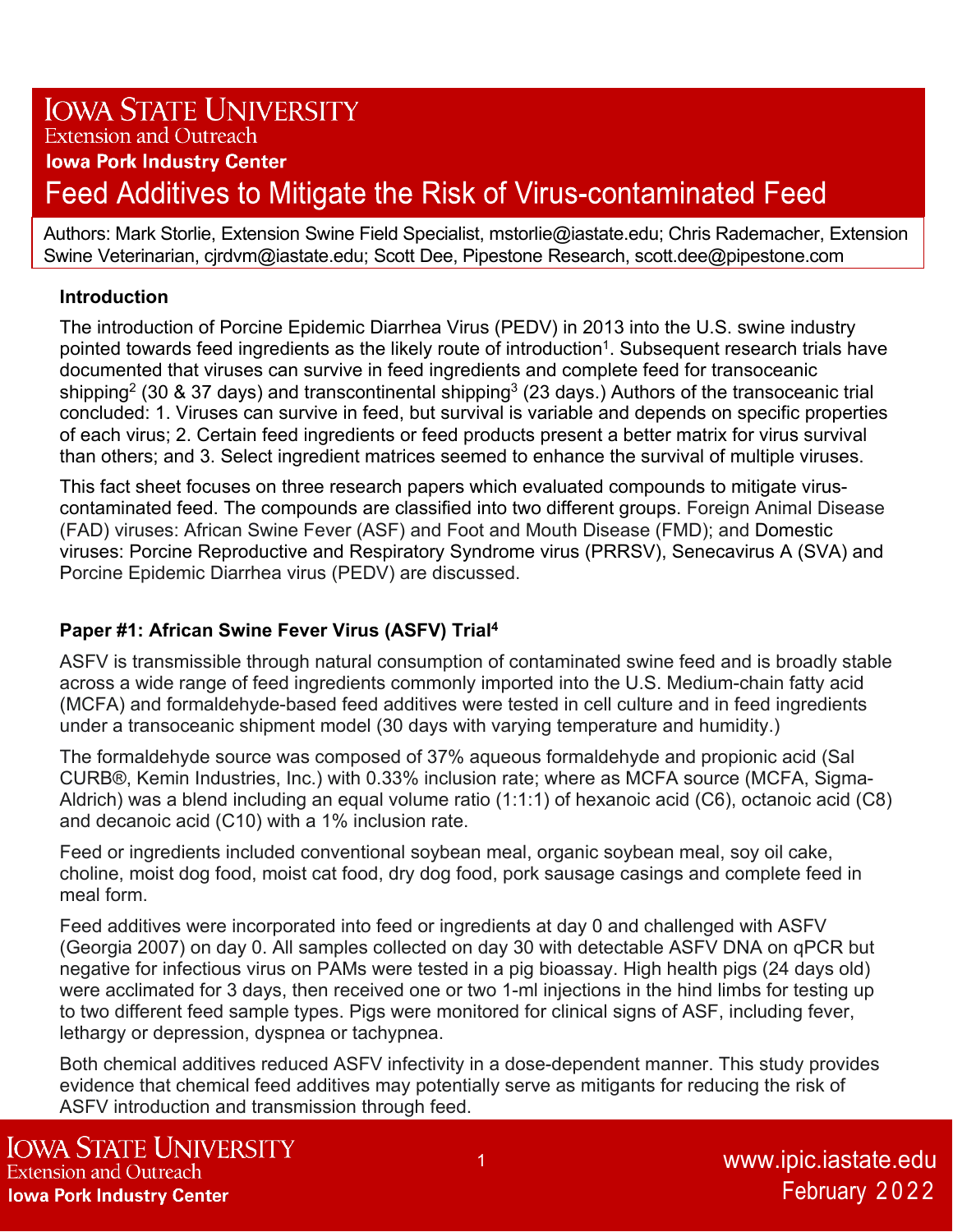Authors noted: In this study the presence of detectable ASFV DNA by qPCR was found in all samples treated with MCFA or formaldehyde, despite those samples being primarily negative for infectious virus based on virus isolation and pig bioassay. This is important as inactivation criteria for feed additive efficacy against ASFV should not be reliant on a lack of DNA detection on PCR. Due to nucleic acid stability and detection throughout the 30 days in all samples, qPCR would be an appropriate tool for diagnostic screening of feed samples at high risk for ASFV contamination, with confirmatory testing of positive samples on virus isolation.

### **Paper #2: Foot and Mouth Disease Virus (FMDV) Trial5**

The ability of FMDV (virus strain A24) to cause infection in exposed pigs was mitigated by pretreatment of feed with two commercially available feed additives, based on either formaldehyde (SalCURB®) or lactic acid (Guardian™).

In this trial, feed mitigants were added to feed 24 h. prior to FMDV contamination, and the contaminated feed was allowed another 24 h. incubation at room temperature prior to feeding to the pigs. Sal CURB®, a formaldehyde-based feed additive, with inclusion rate of 0.33% (by weight), effectively reduced the infectivity of FMDV. None of the pigs consuming Sal CURB®-treated feed became infected, compared to three out of four pigs that were infected by 2 days post exposure (dpe) in the positive control group (no feed additive.) Guardian, a lactic acid-based feed additive, with inclusion rate of 0.44% (by weight) reduces FMDV infectivity in feed, despite questionable reduction in viral viability in the in vitro study. Authors noted that Guardian is added to the feed in powder form, which may account for the differences observed in vitro versus in vivo as the overall acidifying effect may be enhanced by salivation and deglutination during eating. While none of the pigs in the Guardian group had clinical signs of FMD, one of four pigs had three consecutive oropharyngeal (OP) swab samples that were positive for FMDV RNA (2, 4, and 6 dpe) as well as detectable neutralizing anti-FMDV antibodies at 14 dpe, suggesting a subclinical infection that did not transmit within the group.

Medium chain fatty acid (MCFA) additives have proven antiviral activity against enveloped viruses $6,7$ , but there is little evidence for their efficacy against non-enveloped viruses like FMDV. Authors noted that CaptiSURE™ had little to no anti-FMDV activity in vitro, and therefore was not evaluated in vivo.

# **Paper #3: Domestic Virus Trial (PRRSV, PEDV, SVA)8**

The objective of this study was to evaluate the ability of feed additives to mitigate the risk of viruscontaminated feed using a model based on real-world conditions. Equal concentrations of porcine reproductive and respiratory syndrome virus (PRRSV), Senecavirus A (SVA) and porcine epidemic diarrhea virus (PEDV) were used to challenge pigs. The study evaluated 15 additives across five independent experiments, in facilities which housed 96 pigs per rooms for each treatment. Each room had separate ventilation systems (air filtered in and out), manure pits, dedicated feed bins and Danish entry system with room specific coveralls, boots and gloves.

Separate batches of feed were manufactured for each feed additive for the 25-day feeding period. Each experiment used a 10-day pre-challenge period to acclimate pigs to their surroundings and respective diets, followed by a 15-day post-challenge period to measure response. Feed contamination (challenge) occurred on days 0 and 6 using a 500 ml block of ice (containing equal concentration of PRRSV-174, PEDV and SVA) which was manually dropped into the bin through its opening at the top. Feed was then delivered as needed into each animal room via the auger system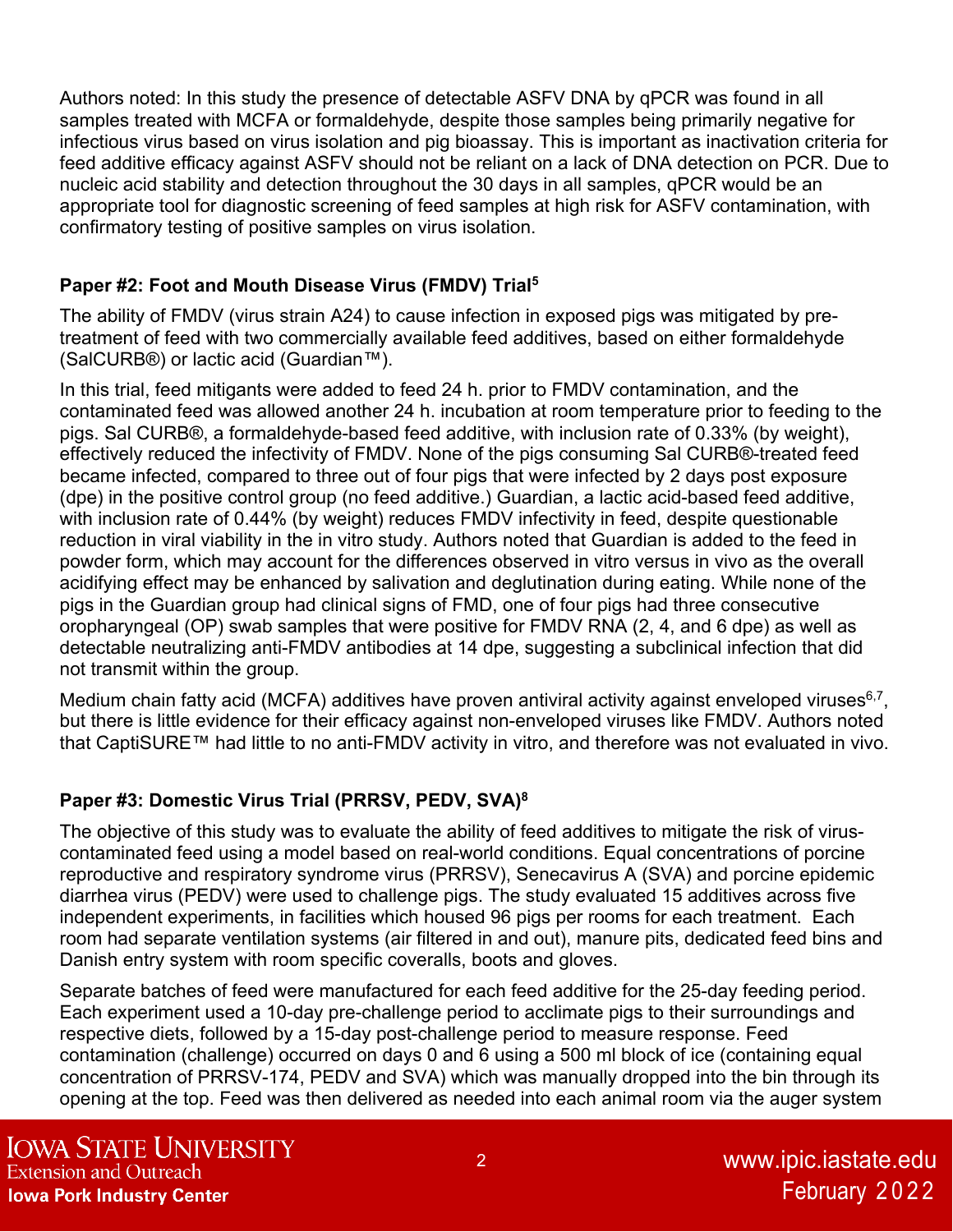and consumed by natural feeding behavior.

After challenge, samples were collected on day 6 and day 15 at the pen level (feed troughs, oral fluids) and at the animal level (clinical signs, viral infection, growth rate and mortality) across five independent experiments involving 15 additives. On day 15 post-challenge, the experiment was terminated, final samples collected, and all animals humanely euthanized via captive bolt. Thirty of the 96 animals from each room were selected for necropsy.

Data results revealed that all three viruses consistently entered the treatment and control rooms via the feed and that viral RNA was subsequently detected in the oral cavities of pigs, indicating that the pigs were exposed to the viruses via the feed. With limited sampling periods, the time between challenge and detection seemed to vary across the five experiments.

Authors reported: "Under the conditions of this study, it appeared that the majority (14 of 15; Vigilex was the exception) of products significantly improved pig health and performance as compared to pigs raised on non-mitigated diets. Treatment of contaminated feed with 10 out of 15 products (Activate DA at 0.5%, SalCURB®, CaptiSURE™ at 1.0% and 0.5%, R2™, Guardian, DaaFit®PLUS, pHorce, VVC at 0.5% and 0.3%, Dual Defender™ and Furst Protect) led to no signs of clinical disease and a mortality level of ≤1%." Three products (SalCURB®, CaptiSURE™ at 1.0% and 0.5 and VVC at 0.5% and 0.3%) had no clinical signs and have 0 or 1 PCR positive samples out of 30 (1 out of 30 could be false positive) for rectal swabs, serum and tonsil testing.

Authors acknowledged: "These results raise questions regarding the mechanism of action. It is possible that the products are ameliorating the disease at the level of the virus through a reduction in viral load and/or viability, or at the level of the pig through enhancement of the immune system, adjustment to the gut environment, manipulation of the microbiome or by some other mode. As this observation was consistent across a diverse portfolio of products, that is monovalent and multivalent organic acid products; short-, medium and long-chain fatty acid blends; monoglycerides of fatty acids; formaldehyde-based products; and essential oils (Table 1), there appears to be great opportunity for future research in this area."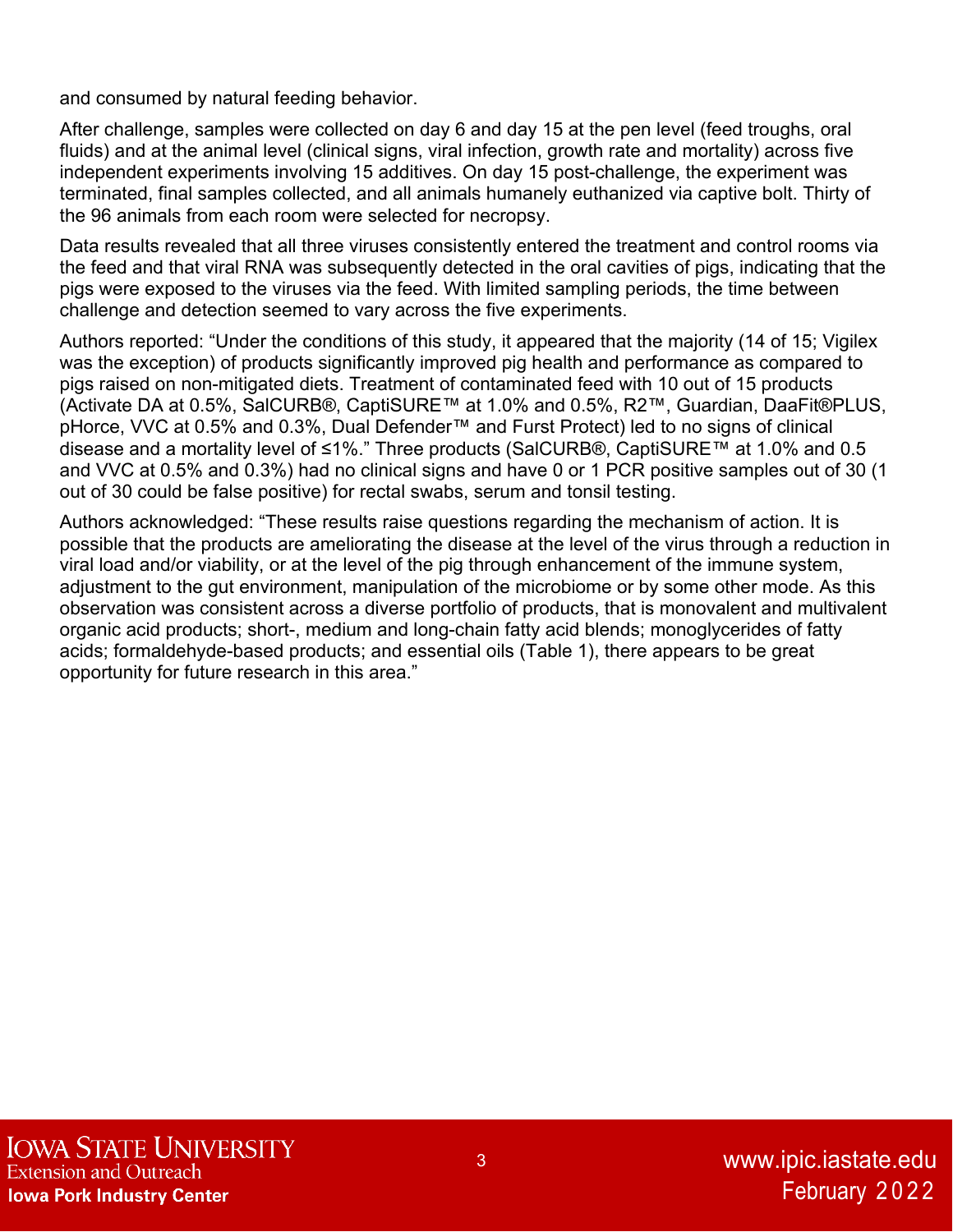#### **Table 1. Summary of feed additives tested and observed results from Domestic Virus Trial (equal challenge of PRRS, SVA, PEDV).**

| <b>Product</b>           | Company                              | <b>Description</b>                                                                                                                                                                                                            | <b>Study</b><br>Inclusion<br>rate(s) | No evidence of<br>infection via PCR<br>in rectal, tonsil<br>and serum<br>samples | No signs of clinical<br>disease and mortality<br>level of $<$ 1% |
|--------------------------|--------------------------------------|-------------------------------------------------------------------------------------------------------------------------------------------------------------------------------------------------------------------------------|--------------------------------------|----------------------------------------------------------------------------------|------------------------------------------------------------------|
| <b>Activate DA</b>       | <b>Novus</b>                         | A blend of organic acids and<br>methionine hydroxy analogue<br>(HMTBa)                                                                                                                                                        | 0.5% or<br>0.15%                     |                                                                                  | X (at 0.5%)                                                      |
| SalCURB <sup>®</sup>     | Kemin                                | A blend of aqueous formaldehyde and<br>organic acids                                                                                                                                                                          | 0.275%                               | X (at 0.275%)                                                                    | X (at 0.275%)                                                    |
| SalCURB <sup>®</sup> K2  | Kemin                                | An organic acid blend, including formic<br>acid, ammonium formate, propionic<br>acid and lactic acid                                                                                                                          | 0.275%                               |                                                                                  |                                                                  |
| CaptiSURE™               | Kemin                                | Medium chain fatty acid blend                                                                                                                                                                                                 | 0.5% or<br>1.0%                      | X (at 0.5% and<br>1.0%                                                           | X (at 0.5% and 1.0%)                                             |
| Daafit <sup>®</sup> S    | <b>ADM</b>                           | A source of fatty acids, including lauric<br>and myristic acids and glycerol mono<br>laurate                                                                                                                                  | 0.5% or<br>0.3%                      |                                                                                  |                                                                  |
| Daafit <sup>®</sup> Plus | ADM                                  | Acidifier blend composed of short<br>chain fatty acids, formic, propionic<br>acid, acetic acid, sorbic acids and a<br>blend of medium chain fatty acids<br>including lauric acid, caprylic acid, and<br>glycerol-mono-laurate | 0.5%                                 |                                                                                  | X (at 0.5%)                                                      |
| Dominnate                | Purina<br>Animal<br><b>Nutrition</b> | A blend of 3 medium chain fatty acids                                                                                                                                                                                         | 0.5%                                 |                                                                                  |                                                                  |
| Finio <sup>®</sup>       | Anitox                               | A blend of propionic acid, trans-2-<br>hexenal (leaf aldehyde) and nonanoic<br>acid (pelargronic acid)                                                                                                                        | 0.2%                                 |                                                                                  |                                                                  |
| Guardian                 | Alltech                              | A blend of organic acids and essential<br>oils                                                                                                                                                                                | 0.44%                                |                                                                                  | X (at 0.44%)                                                     |
| $R2^{TM}$                | Feed<br>Energy                       | A natural lipid-based line of products<br>made by a combination of short,<br>medium and long chain fatty acids                                                                                                                | 3.0%                                 |                                                                                  | X (at 3.0%)                                                      |
| <b>VVC</b>               | <b>DSM</b>                           | Pure benzoic acids with nature-<br>identical flavorings                                                                                                                                                                       | 0.5% or<br>0.3%                      | $X$ (at 0.3% and<br>0.5%                                                         | X (at 0.3% and 0.5%)                                             |
| Vigilex                  | Provimi                              | A blend of oils, bacterial fermentation<br>products, whey products, plant protein<br>and natural flavorings                                                                                                                   | 0.4%                                 |                                                                                  |                                                                  |
| pHorce                   | Anpario                              | A blend of liquid formic and propionic<br>acids on a mineral carrier                                                                                                                                                          | 0.3%                                 |                                                                                  | X (at 0.3%)                                                      |
| Dual<br>Defender™        | Ralco                                | A blend of essential oils and prebiotic<br>fiber                                                                                                                                                                              | 0.1%                                 |                                                                                  | X (at 0.1%)                                                      |
| <b>Furst Protect</b>     | <b>McNess</b>                        | A blend of emulsifying monoglycerides<br>of medium chain fatty acids and<br>essential oils plus botanical extracts                                                                                                            | 0.4%                                 |                                                                                  | X (at 0.4%)                                                      |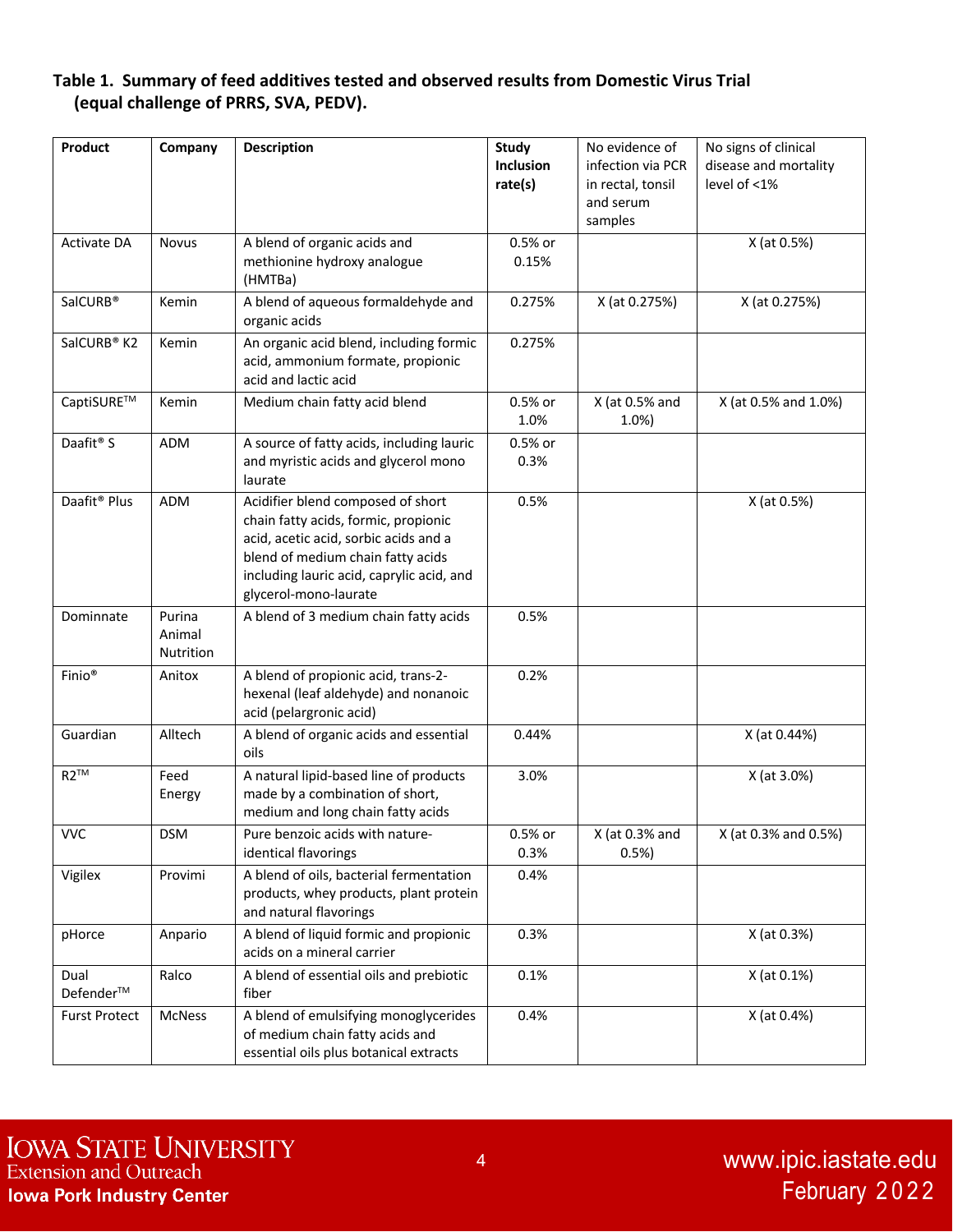#### **Feed additives being marketed (as of November 2021):**

Since the completion of the Domestic Virus Trial<sup>8</sup> some feed additives have been discontinued and new products are being tested and marketed. An updated list of available products has been compiled by Kansas State University Research and Extension. The "Summary of feed additives with scientific evidence evaluating efficacy against viral pathogens in swine feed" document includes current product offering, suggested inclusion rate per ton, relative cost per ton and company contact information. Document is available at https://www.asi.k-state.edu/research-andextension/feedsafetyresources/KSUFeedAdditiveSummary%20-%20November%202021.pdf or check for document updates at www.ksufeed.org.

The intent is to provide awareness of product formulation and pricing and encourage reaching out to the company for more specific applications and pricing for your operation. We must acknowledge claims of efficacy for reduction of viral contamination have not been reviewed or approved by the United States Food and Drug Administration for many of the products described in this document. Therefore, within this document there are no claims directed (whether stated or implied) beyond what is provided on the manufacturer label.

Disclaimer: Information is provided for awareness of products and formulations and is not a statement of endorsement for companies or products presented, nor is criticism implied for companies or products not listed.

#### **Considerations**

This is exciting research to identify tools which may help reduce or address specific viruses in swine production. Each operation will need to evaluate the cost/benefit to incorporate these products into their feeding program. While the focus of this paper was to mitigate the risk of virus-contaminated feed, some additives may reduce bacterial population, lower gut pH or bring additional benefits.

The greatest potential for benefit will be in the sow herd, then nursery and then finishing for most operations. While continuous use of these products may be justified, other situation may benefit from using a "flush" (example: one week a month) or seasonally (example: November to January during higher PRRS pressure) ... acknowledging these are concepts which merit further research.

The diversity of product formulations and potential modes of action will foster additional research and further our understanding.

This institution is an equal opportunity provider. For the full non-discrimination statement or accommodation inquiries, go to www.extension.iastate.edu/diversity/ext.